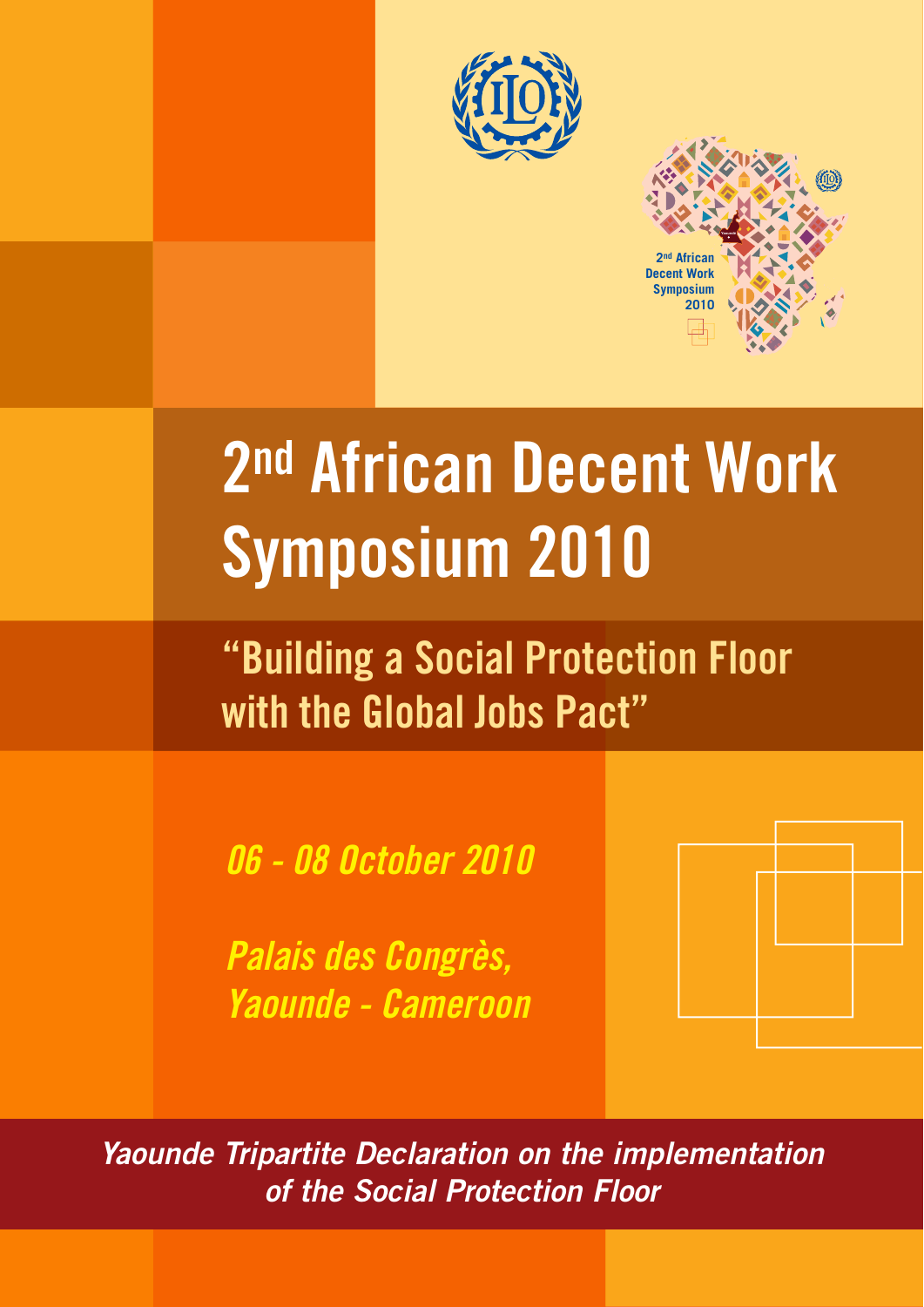## **Yaounde Tripartite Declaration on the implementation of the Social Protection Floor**

We, the tripartite delegates from 47 African member states of the International Labour Organization to the Second African Decent Work Symposium «Building a Social Protection Floor with the Global Jobs Pact», hosted by His Excellency Paul Biya, President of the Republic of Cameroon, met in Yaoundé, Cameroon, from 6th to 8th October 2010.

Having reviewed the conclusions on the outcomes of a number of historical milestones in the development of social protection policy during the past decades and having discussed the strategic options available for the extension of social security,

adopt the following Yaounde Tripartite Declaration on the implementation of the Social Protection Floor, this 8th Day of October, 2010, in full recognition of the urgent need for all African Member States and Social Partners to start the effective and rapid implementation of a Social Protection Floor for all Africans,

## **I. Outcomes of key events in the development of social protection policy**

We recall that:

- a) On the occasion of the 89th ILC, in June 2001, the ILO constituents reached a new consensus on social security, stipulating that, among other conclusions, the highest priority should go to policies and initiatives to extend social security coverage to those who have none; not only is social security important for the well-being of workers, their families and the community as a whole, but it also enhances productivity and supports economic development;
- b) the third extraordinary session of the Assembly of Heads of State and Government of the African Union in September 2004 in Ouagadougou, Burkina Faso, and the Ouagadougou Declaration and Plan of Action aimed to empower people, open opportunities and create social protection for workers through building a people-oriented environment for development and national growth;
- c) the Livingstone and Yaoundé Conferences (March and September 2006) recommended the general introduction of a basic package of social security benefits;
- d) the 11th ILO African Regional Meeting, held in Addis Ababa in April 2007 invited all African countries to adopt coherent national social security strategies;
- e) the Declaration on Social Justice for a Fair Globalization, adopted by the International Labour Conference in 2008, reaffirms the tripartite commitment of the Declaration of Philadelphia (1944) to extend social security to all;
- f) the first session of the African Union Conference of Ministers in Charge of Social Development (Windhoek, Namibia, 27-31 October 2008) adopted the Social Policy Framework for Africa that recommended a number of steps to guide the implementation of a minimum package of social security benefits;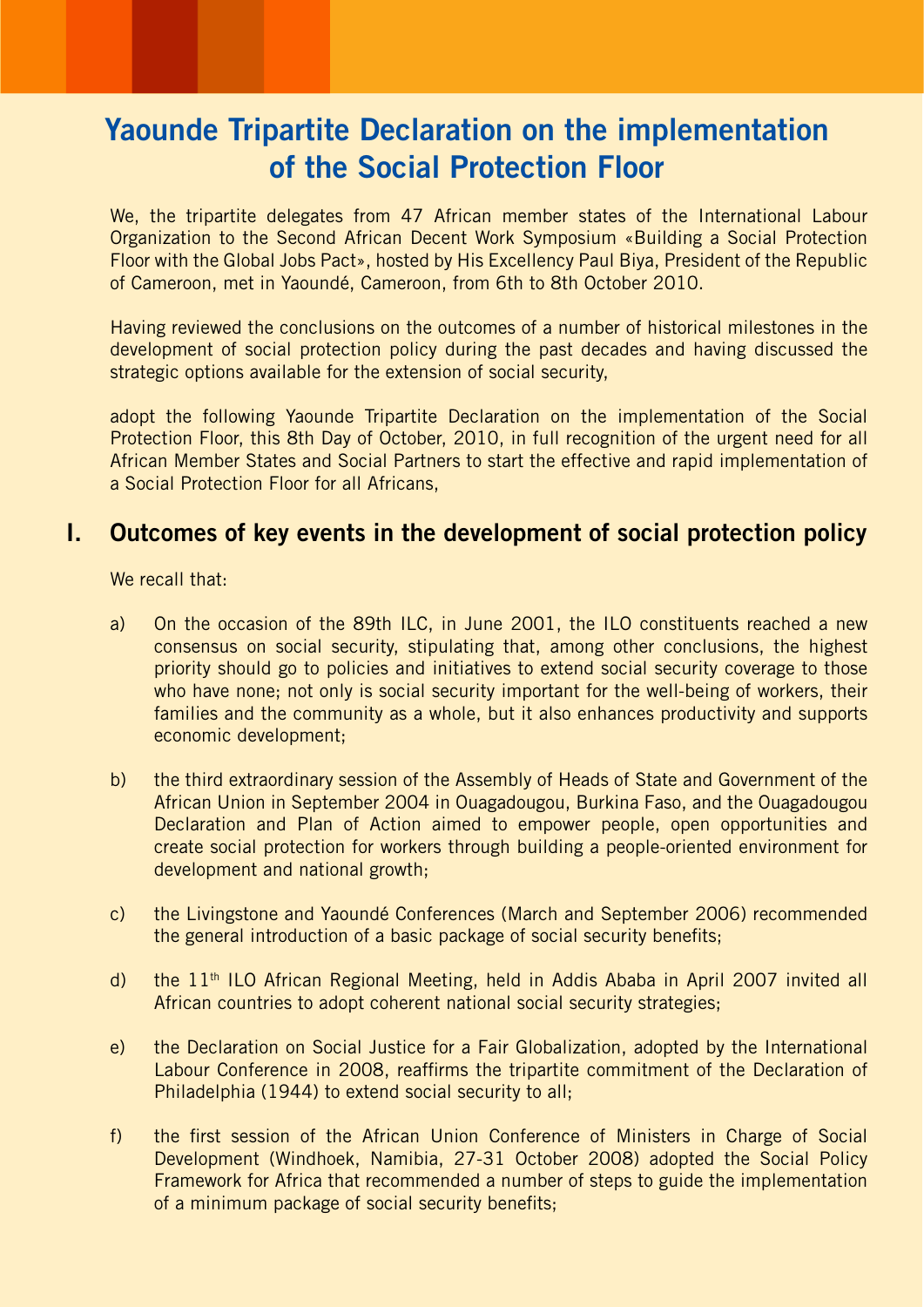- g) the High Level Committee on Programmes of the UN Chief Executives Board adopted the Social Protection Floor as one of its Joint Crisis Initiatives in April 2009,, with the ILO and the WHO as lead agencies;
- h) the International Labour Conference in June 2009 endorsed the social protection floor approach in the Global Jobs Pact, which requests countries that do not yet have extensive social security to build adequate social protection for all, *drawing on a basic Social Protection Floor*;
- i) the ILO Tripartite Meeting of Experts on Strategies for the Extension of Social Security Coverage, held in Geneva in September 2009, recommended the two-dimensional strategy to extend the coverage of social security;
- j) the First African Decent Work Symposium, «Recovering from the crisis: The implementation of the Global Jobs Pact in Africa», held in Ouagadougou in December 2009, highlighted the progress on building a Social Protection Floor in several African countries, and
- k) the UN Commission for Social Development adopted a resolution in February 2010 calling upon the ILO *«to strengthen its social protection strategies, including the assistance to countries in building social protection floors and policies on extending social security coverage for all»;*
- l) the Millennium Summit in New York recognized the importance of social protection floor policies for accelerating the achievement of the Millennium Development Goals.

## **II. The role of and need for social protection strategies in Africa**

We recognize that:

- (a) social security is a human right that needs to be realized;
- (b) the implementation of the Social Protection Floor can best be determined in a national decision-making and social dialogue process;
- (c) the realization of the Social Protection Floor with all its elements depends on a strong and sustained political commitment;
- (d) there are glaring social security coverage gaps in Africa, notably in the informal economies, and rural areas, casual work and cultural work, together with severe inequities in particular in relation to gender;
- (e) a substantial part of deep poverty and avoidable morbidity and mortality in Africa can be attributed to the absence of income security and effective social health protection schemes;
- (f) without effective national social protection systems that combat poverty and social exclusion, insecurity, inequality, ill health and educational deficits, we cannot build social peace and inclusive societies with decent standards of living for all;
- (g) employment and social protection are inherently linked as highlighted in the Global Jobs Pact and the ILO Declaration of Social Justice for a fair Globalization;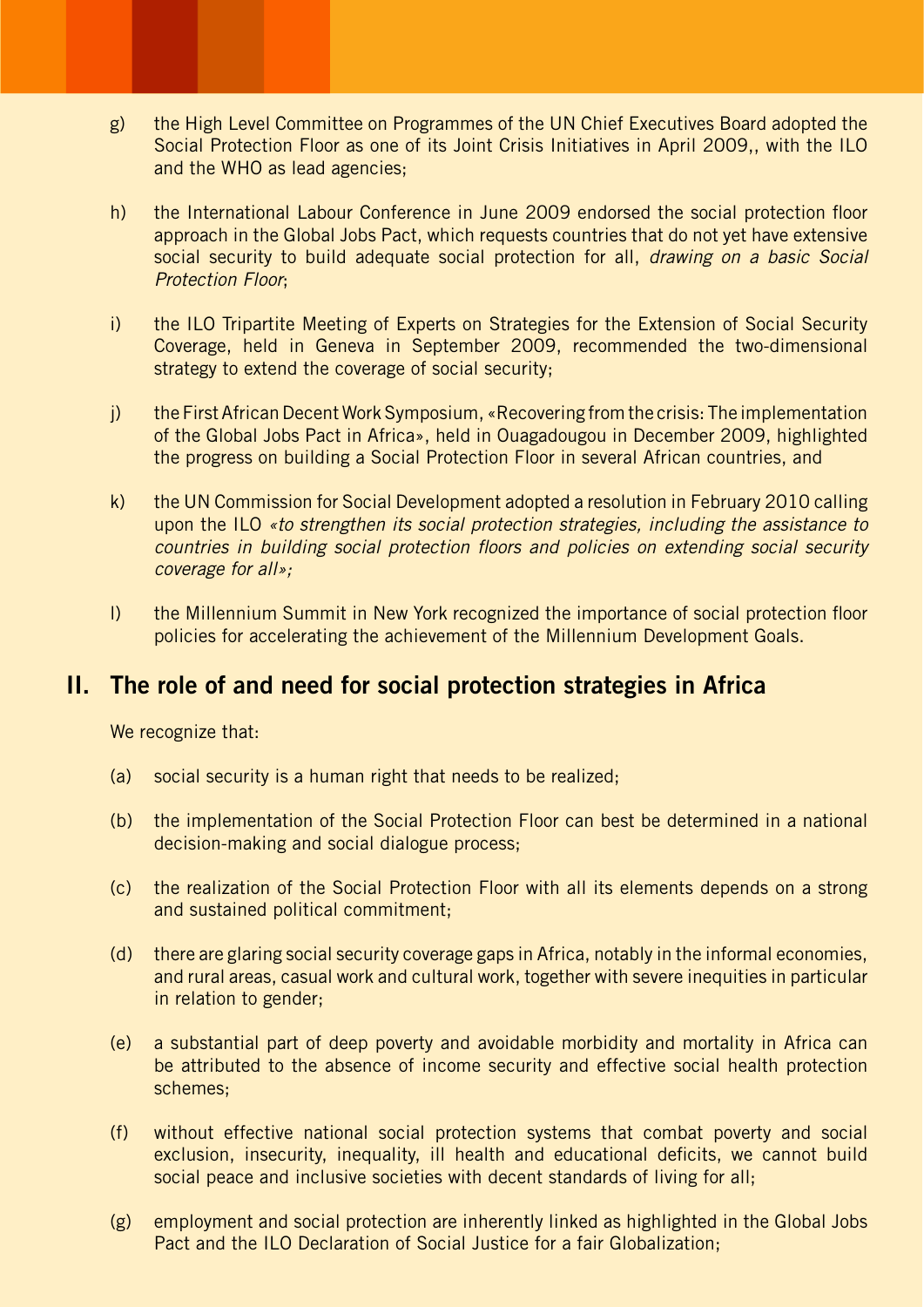- (h) the promotion of inclusive, job-rich growth and sustainable enterprises reduces the number of people who depend on social protection and increases the number of people who actively contribute to the financing of social protection systems;
- (i) sound social protection is a political, economic and social necessity being a necessary condition for sustainable inclusive growth; and
- (j) social protection systems are automatic social and economic stabilizers in times of crisis and structural change;
- (k) sustainable social protection systems require a reliable and benchmarked resource base as well as good governance, including permanent monitoring and evaluation;

## **III. Building an African social security paradigm**

We decided:

- 1. To call upon governments and social partners in Africa to undertake decisive steps to improve the level of social security for all in Africa by the adoption of a two-dimensional strategy for the extension of effective social security coverage, thus:
	- The horizontal dimension should consist of the rapid implementation of national social protection floors, i.e. a minimum package of transfers, rights and entitlements that provides access to essential medical care and provides sufficient income to all in need of such protection.
	- The vertical dimension should seek to provide higher levels of social security at least in line with the coverage and benefits requirements of the ILO Social Security (Minimum Standards) Convention, 1952 (No. 102) – to as many people in our societies as possible and as soon as possible; based, as a prerequisite, on policies aiming at gradually formalize the informal economies of Africa.
- 2. To call upon governments and social partners in Africa to reinforce efforts towards the widest possible ratification of Convention No. 102.
- 3. That the social protection strategy in each country should contain a basic set of social security guarantees such that:
	- all residents should be able to afford and have access to a nationally defined set of essential health care services including maternal health,
	- all children should have income security, at least at the level of the nationally defined poverty line, through family/child benefits aimed at facilitating access to nutrition, education and care,
	- all those identified as vulnerable in active age groups (such as female workers, unemployed youth, migrant workers, informal economy workers, people living with HIV/Aids) who are unable to earn sufficient income on the labour market should enjoy a minimum income security through social assistance or social transfer schemes or through employment guarantee schemes or unemployment benefits,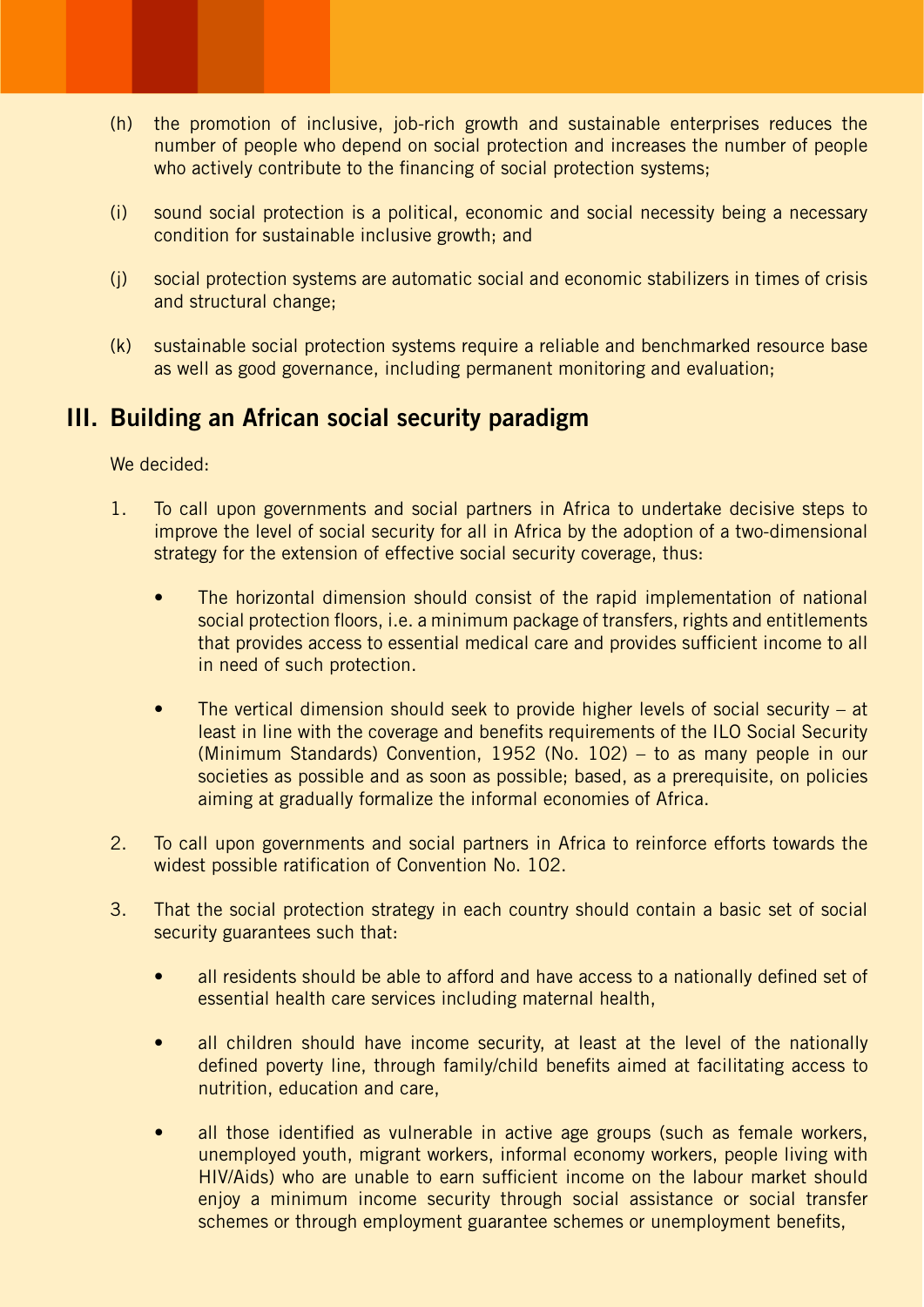• all residents in old age and with disabilities have income security at least at the level of the nationally defined poverty line through pensions for old age and disability.

## **IV. Building a coalition for the implementation**

We call upon

#### *1. African Governments:*

to engage with social partners and promote effective social dialogue to achieve the most appropriate national policies and time frames for the progressive implementation of effective social protection floors, taking into consideration the AU Social Policy Framework for Africa (Windhoek 2008) vision and perspectives that also take into account the necessity to promote employment, economic and social development.

#### *2. Social Partners:*

- to actively support the elaboration and the implementation of national social protection strategies;
- to assist in developing standards of good performance and accountability for effective and efficient operation of the overall national social protection administration.

#### *3. UN agencies, bilateral Aid Agencies and other development partners:*

- to work towards sustainable financing of the Social Protection Floor to be established on the basis of thorough actuarial studies that should also determine required rates of additional taxes and/or contributions and to develop a Delivering as One UN support effort and funding strategies in the framework of UNDAFs;
- to envisage, in case of real need, external sources of funds, or international financial mechanisms for supplementary contribution into the scheme;
- to ensure that the implementation of a Social Protection Floor remains a central element of a joint social policy agenda of the UN system at the regional, sub-regional and national levels to cope with the recurrent social crises and toward the attainment of the MDGs.

#### *4. The ILO, in close collaboration with the African Union Commission:*

- (i) to pursue its Global Campaign on Social Security and Coverage for All through all its means of action, and promote the ratification and implementation of up-to-date ILO Conventions on social security and notably Convention No. 102;
- (ii) to explore using all its means of action the option to introduce a new mechanism that guides countries in national implementation of the Social Protection Floor;
- (iii) to actively assist member States, through appropriate technical advisory services and by promoting outcome oriented social dialogue, to support the national implementation of the social protection floor, and the regular evaluation of its impact, viability and sustainability;